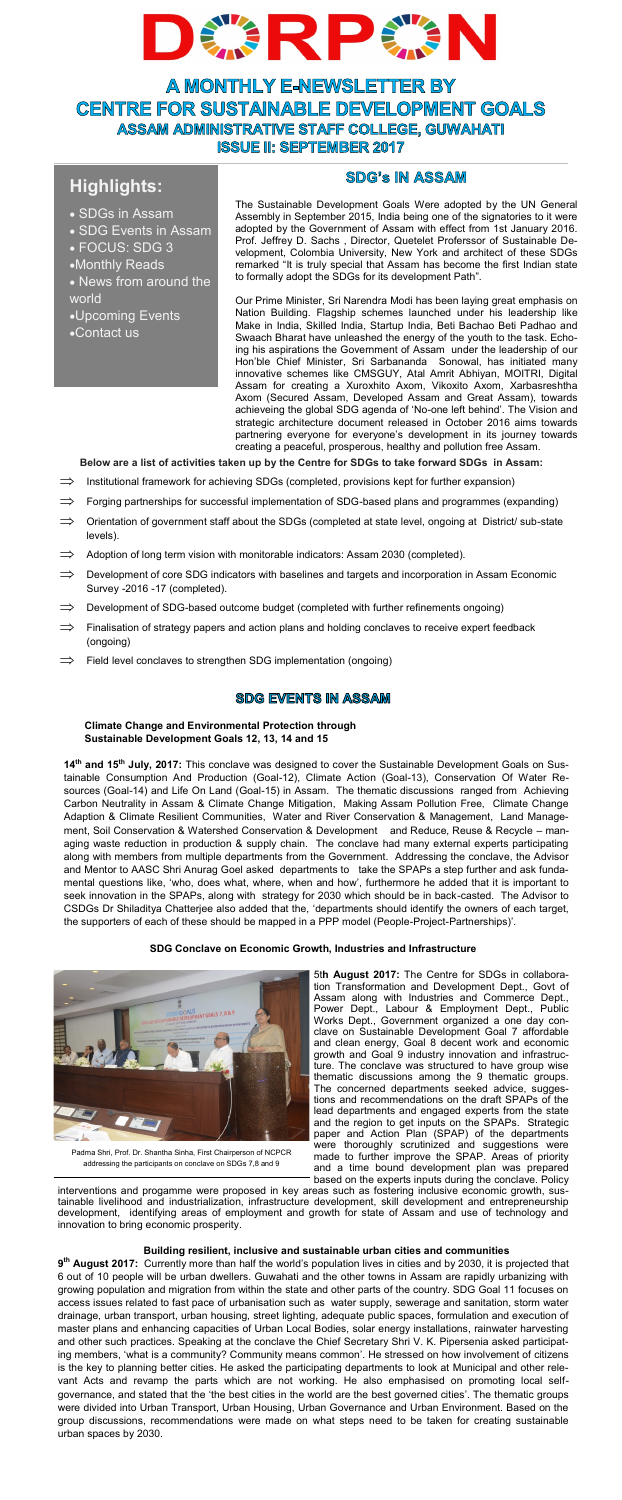

# **SDG IN FOCUS: Goal 3 Good Health and Well-being**

## **Targets under Goal 3:**

- By 2030, reduce the global maternal mortality ratio to less than 70 per 100,000 live births
- By 2030, end preventable deaths of newborns and children under 5 years of age, with all countries aiming to reduce neonatal mortality to at least as low as 12 per 1,000 live births and under-5 mortality to at least as low as 25 per 1,000 live births
- By 2030, end the epidemics of AIDS, tuberculo- $\bullet$ sis, malaria and neglected tropical diseases and combat hepatitis, water-borne diseases and other communicable diseases
- By 2030, reduce by one third premature mortality from non-communicable diseases through prevention and treatment and promote mental health and well-being
- $\ddot{\mathbf{O}}$ Strengthen the prevention and treatment of substance abuse, including narcotic drug abuse and harmful use of alcohol
- $\triangle$ By 2020, halve the number of global deaths and injuries from road traffic accidents
- By 2020, halve the number of global deaths and  $\ddot{\mathbf{O}}$ injuries from road traffic accidents
- By 2030, ensure universal access to sexual and  $\ddot{\bullet}$ reproductive health-care services, including for family planning, information and education, and the integration of reproductive health into national strategies and programmes
- Achieve universal health coverage, including  $\bullet$ financial risk protection, access to quality essential health-care services and access to safe, effective, quality and affordable essential medicines and vaccines for all
- By 2030, substantially reduce the number of deaths and illnesses from hazardous chemicals and air, water and soil pollution and contamination

For more information: [https://](https://sustainabledevelopment.un.org/sdg3) [sustainabledevelopment.un.org/sdg3](https://sustainabledevelopment.un.org/sdg3)

The Centre for SDGs held a meeting with the Bodoland Territorial Council Secretaries and Heads of Departments on 21st August in Kokrajhar, on integrating SDGs in their work through their Vision Document, drafting Strategy Paper and Action Plans for the Departments and identification of Village Council for taking as Model SDG Area.

# An Innovation on SDG 3 from one of the 12 Women Awarded by NITI AAYOG on<br>12 Women Awarded by NITI AAYOG on **Transforming India**

Rajlakshmi Borthakur, Bengaluru: Her young son's<br>severe epilepsy left Raji Borthakur devastated. His<br>seizures would come suddenly without warning. Living<br>in constant fear, she never knew when the next seizure<br>uould strike. for more than three years and came up with a simple wearable device, a smart glove, that can predict epilep-tic seizures before they happen. The sensors inside the glove get vital stats from the body and send these to the inbuilt processor. The processor works on the data<br>immediately and sends it wirelessly to patients and<br>caregivers anywhere, thus alerting them to a possible<br>episode of seizure that could prove fatal. Raji's simple<br>yet inge dition has the<br>with seizures

For more information: http://economictimes.indiatimes.com/news/ economy/policy/niti-aayog-awards-12-women-for-transforming-india/articleshow/60281525.cms



**Do Check out!**

**World Health Statistics data visualizations dashboard created by World Health Organisation (WHO) Access:** [http://apps.who.int/gho/data/node.sdg.tp](http://apps.who.int/gho/data/node.sdg.tp-1?lang=en)-1? [lang=en](http://apps.who.int/gho/data/node.sdg.tp-1?lang=en)

**Promoting Good Health through Best Practices Making a Difference: Good, Replicable and Innovative Solutions, National Health Mission, Ministry of Health and Family Welfare 2015** 

Extract: 'Healthcare systems have experienced a proliferation of innovations aimed at enhancing life expectancy, quality of life, diagnostic and treatment options, as well as the efficiency and cost effectiveness of the healthcare system. Information technology has played a vital role in the innovation of healthcare systems. Despite the surge in innovation, theoretical research on the art and science of healthcare innovation has been limited. In order to achieving target goals of National Health Mission and to make health more accessible, affordable, safer and equitable; there is a need to identify, evaluate and scale up innovations. This compendium of innovations is collection of best practices in various states in India and is being shared for the purposes of dissemination and scale up.'

[\(http://nhsrcindia.org/index.php?option=com\\_content&view=article&id=189&Itemid=693\)]((http:/nhsrcindia.org/index.php?option=com_content&view=article&id=189&Itemid=693)) PDF Access Link: [file:///C:/Users/in.local/Downloads/Making%20a%20Difference%20](C:/Users/in.local/Downloads/Making a Difference - Good Replicable and Innovative Practices 2015.pdf)-%20Good% [20Replicable%20and%20Innovative%20Practices%202015.pdf](C:/Users/in.local/Downloads/Making a Difference - Good Replicable and Innovative Practices 2015.pdf)